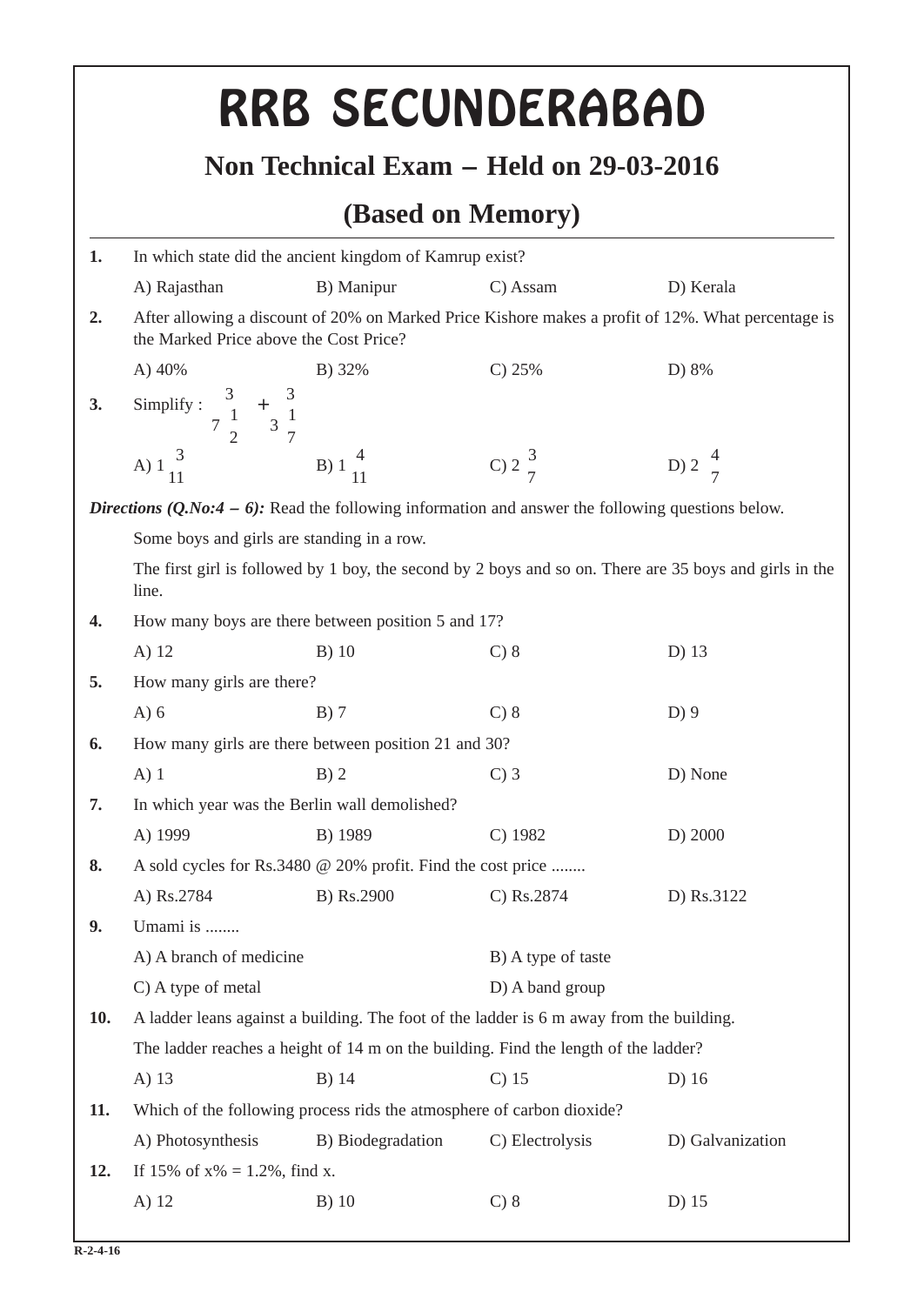| 13. | If P is the brother of the son of Q's son, how is P related to $Q$ ?                                                                         |                                                                                   |                                                |                                                                                                     |  |  |
|-----|----------------------------------------------------------------------------------------------------------------------------------------------|-----------------------------------------------------------------------------------|------------------------------------------------|-----------------------------------------------------------------------------------------------------|--|--|
|     | A) Son                                                                                                                                       | B) Cousin                                                                         | C) Grandson                                    | D) Grandparent                                                                                      |  |  |
| 14. |                                                                                                                                              | Mode and Median of 8, 6, 7, 8, 7, 8, 6, 8, 6.                                     |                                                |                                                                                                     |  |  |
|     | A) 8, 7                                                                                                                                      | B) 7, 8                                                                           | $C$ ) 6, 8                                     | D $\left(8, 6\right)$                                                                               |  |  |
| 15. | L.C.M. of two numbers is 78, their ratio is $2:3$ , then sum of two numbers is?                                                              |                                                                                   |                                                |                                                                                                     |  |  |
|     | A) 55                                                                                                                                        | B) 65                                                                             | $C$ ) 45                                       | D) 35                                                                                               |  |  |
| 16. | 3 shirts costs 1000 rupees, on purchasing of 3 shirts shopkeeper allows one shirt for free of cost. What<br>percent of discount was allowed? |                                                                                   |                                                |                                                                                                     |  |  |
|     | A) 25%                                                                                                                                       | B) 33 $\frac{1}{3}$ %                                                             | C) 50%                                         | D) 37 $\frac{1}{2}$ %                                                                               |  |  |
| 17. |                                                                                                                                              | Which of these particles has a positive charge?                                   |                                                |                                                                                                     |  |  |
|     | A) Neutron                                                                                                                                   | B) Proton                                                                         | C) Electron                                    | D) Krypton                                                                                          |  |  |
| 18. | What is the term RADAR derived from?                                                                                                         |                                                                                   |                                                |                                                                                                     |  |  |
|     | A) Retro Diagnosis And Recognition                                                                                                           |                                                                                   |                                                | B) Radio Detection And Resolution                                                                   |  |  |
|     | C) Rapid Detection And Reaction                                                                                                              |                                                                                   |                                                | D) Radio Detection And Ranging                                                                      |  |  |
| 19. | What is a lemur?                                                                                                                             |                                                                                   |                                                |                                                                                                     |  |  |
|     | A) A bone in human body                                                                                                                      |                                                                                   | B) A type of cancerous growth                  |                                                                                                     |  |  |
|     | C) A simple machine                                                                                                                          |                                                                                   |                                                | D) An animal found in Madagascar                                                                    |  |  |
|     | 20.<br>If $x = +$ , $y = \times$ , $z = -$ , find 3 x 4 y 2 z 9.                                                                             |                                                                                   |                                                |                                                                                                     |  |  |
|     | A) $2$                                                                                                                                       | B)9                                                                               | $C$ ) $7$                                      | $D)$ 5                                                                                              |  |  |
|     |                                                                                                                                              |                                                                                   | If HAPPY = 66, SORROW = 108, what is LAUGH = ? |                                                                                                     |  |  |
| 21. |                                                                                                                                              |                                                                                   |                                                |                                                                                                     |  |  |
|     | A) 72                                                                                                                                        | B) 49                                                                             | $C$ ) 87                                       | D) 24                                                                                               |  |  |
| 22. | What is a tomato?                                                                                                                            |                                                                                   |                                                |                                                                                                     |  |  |
|     | A) Vegetable                                                                                                                                 | B) Fruit                                                                          | C) Legume                                      | D) Edible stem                                                                                      |  |  |
| 23. |                                                                                                                                              | them to finish the work if working together?                                      |                                                | A can finish a work in 40 days and B can finish the same work in 30 days. How long will it take for |  |  |
|     | A) $17\frac{1}{7}$                                                                                                                           | B) 70                                                                             | C) 22 $\frac{1}{7}$                            | D) 29 $\frac{1}{7}$                                                                                 |  |  |
| 24. | Pollination by wind is called?                                                                                                               |                                                                                   |                                                |                                                                                                     |  |  |
|     | A) Hydrophily                                                                                                                                | B) Pollinophily                                                                   | C) Anemophily                                  | D) Herbophily                                                                                       |  |  |
| 25. |                                                                                                                                              | The oath of office of a President of India is conducted by                        |                                                |                                                                                                     |  |  |
|     | A) Prime Minister                                                                                                                            |                                                                                   | B) Speaker of Lok Sabha                        |                                                                                                     |  |  |
|     | C) Chief Election Commissioner                                                                                                               |                                                                                   | D) Chief Justice of India                      |                                                                                                     |  |  |
| 26. |                                                                                                                                              | Which of the following natural events cause an earthquake?                        |                                                |                                                                                                     |  |  |
|     | A) Grass hopper invasions                                                                                                                    |                                                                                   | B) Hurricane                                   |                                                                                                     |  |  |
|     | C) Eclipse of the moon                                                                                                                       |                                                                                   | D) Volcanic eruptions                          |                                                                                                     |  |  |
| 27. |                                                                                                                                              | If your weight is 38 kg on Earth, how much would you weigh on the planet Mercury? |                                                |                                                                                                     |  |  |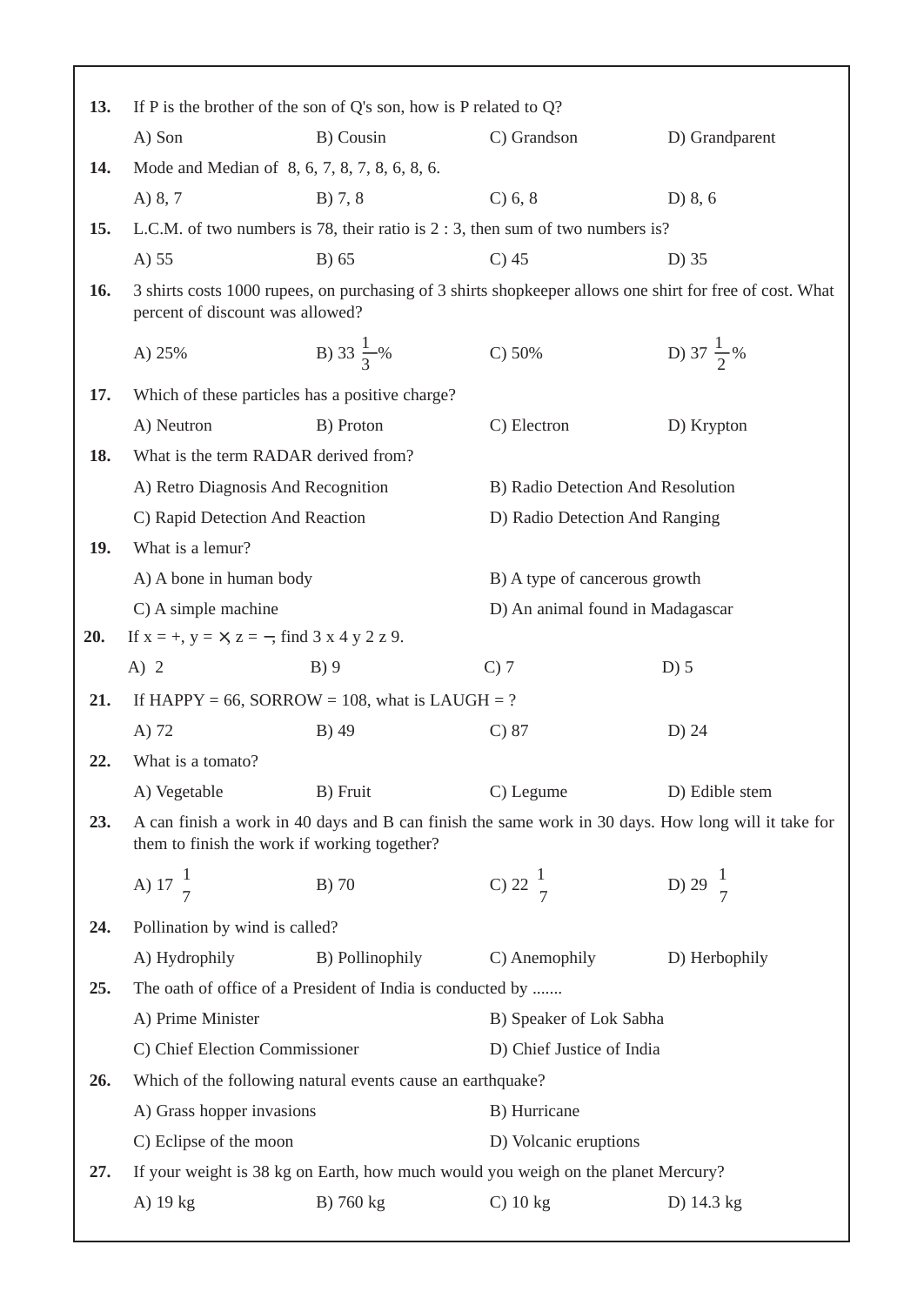| 28.                      | There are 3 heaps of rice weighing 120 kg. 144 kg and 204 kg. Find the maximum capacity of a bag<br>so that the rice of each heap can be packed in exact number of bags?                                                |                                                                  |                                                                                       |                                                                                             |  |
|--------------------------|-------------------------------------------------------------------------------------------------------------------------------------------------------------------------------------------------------------------------|------------------------------------------------------------------|---------------------------------------------------------------------------------------|---------------------------------------------------------------------------------------------|--|
|                          | A) 12                                                                                                                                                                                                                   | $B)$ 10                                                          | $C$ ) 15                                                                              | D) 18                                                                                       |  |
| 29.                      | Who wrote Malavikagnimitram?                                                                                                                                                                                            |                                                                  |                                                                                       |                                                                                             |  |
|                          | A) Bhasa                                                                                                                                                                                                                | B) Kaviraya                                                      | C) Banabhatta                                                                         | D) Kalidasa                                                                                 |  |
| 30.                      | Which revolutionary took his own life?                                                                                                                                                                                  |                                                                  |                                                                                       |                                                                                             |  |
|                          | A) Khudiram Bose                                                                                                                                                                                                        |                                                                  | B) Rash Behari Bose                                                                   |                                                                                             |  |
|                          | C) Bhagat Singh                                                                                                                                                                                                         |                                                                  | D) Chandrashekhar Azad                                                                |                                                                                             |  |
| 31.                      |                                                                                                                                                                                                                         | Find the area of a circular field with a circumference of 22 cm. |                                                                                       |                                                                                             |  |
|                          | $A)$ 22 sq.cm                                                                                                                                                                                                           | $B)$ 11 sq.cm                                                    | $C)$ 44 sq.cm                                                                         | D) $38.5$ sq.cm                                                                             |  |
| 32.                      | The HCF of two numbers is 24, which of the following can be its LCM?                                                                                                                                                    |                                                                  |                                                                                       |                                                                                             |  |
|                          | A) 118                                                                                                                                                                                                                  | B) 144                                                           | $C)$ 128                                                                              | D) 136                                                                                      |  |
| 33.                      | A dealer sell two chairs for Rs.462. On one he gains 12% and on the other loses 12%. Which of the<br>following is true?                                                                                                 |                                                                  |                                                                                       |                                                                                             |  |
|                          | A) He gains Rs.110                                                                                                                                                                                                      |                                                                  | B) He gains $Rs.13.50$                                                                |                                                                                             |  |
|                          | C) He neither gains nor loses                                                                                                                                                                                           |                                                                  | D) He loses Rs.13.50                                                                  |                                                                                             |  |
| 34.                      | For what value of x, if mode for the following data would be 52 ?                                                                                                                                                       |                                                                  |                                                                                       |                                                                                             |  |
|                          | 52, 45, 49, 54, 56, 52, $x - 3$ , 56                                                                                                                                                                                    |                                                                  |                                                                                       |                                                                                             |  |
|                          | A) 52                                                                                                                                                                                                                   | $B)$ 55                                                          | $C$ ) 54                                                                              | D) 56                                                                                       |  |
| 35.                      | What is the retirement age of Supreme Court judges?                                                                                                                                                                     |                                                                  |                                                                                       |                                                                                             |  |
|                          | $A)$ 61 years                                                                                                                                                                                                           | $B)$ 63 years                                                    | $C$ ) 65 years                                                                        | $D)$ 68 years                                                                               |  |
| 36.                      |                                                                                                                                                                                                                         |                                                                  | Which individual has won the maximum gold medals in an Olympic games?                 |                                                                                             |  |
|                          | A) Mark Spitz                                                                                                                                                                                                           | B) Michael Phelps                                                | C) Matt Biondi                                                                        | D) Michael Smith                                                                            |  |
| 37.                      | In an examination the mean of marks scored by a class of 40 students was calculated as 72.5. Later on<br>it was discovered that marks of one student was wrongly taken as 48 instead of 84. Find the corrected<br>mean? |                                                                  |                                                                                       |                                                                                             |  |
|                          | A) 78.25                                                                                                                                                                                                                | B) 60.25                                                         | $C$ ) 72.70                                                                           | D) 73.4                                                                                     |  |
| 38.<br>What is Graphene? |                                                                                                                                                                                                                         |                                                                  |                                                                                       |                                                                                             |  |
|                          | A) An allotrope of carbon                                                                                                                                                                                               |                                                                  | B) A popular graphics software                                                        |                                                                                             |  |
|                          | C) A mythical animal                                                                                                                                                                                                    |                                                                  | D) An infected wound                                                                  |                                                                                             |  |
| 39.                      |                                                                                                                                                                                                                         |                                                                  | If 50 men do a work in 20 days how long will it take for 18 men to complete the work? |                                                                                             |  |
|                          | A) 12                                                                                                                                                                                                                   | B) $15\frac{1}{4}$                                               | $C$ ) 20                                                                              | D) $55\frac{5}{9}$                                                                          |  |
| 40.                      |                                                                                                                                                                                                                         |                                                                  |                                                                                       | In a particular code language ACCOUNT is written as NPPBHAG, then ONLINE will be written as |  |
|                          | A) DISTIA                                                                                                                                                                                                               | <b>B) ZANRTG</b>                                                 | C) BTODFK                                                                             | D) BAYVAR                                                                                   |  |
| 41.                      | Where is the Island of Seychelles located?                                                                                                                                                                              |                                                                  |                                                                                       |                                                                                             |  |
|                          | A) Indian Ocean                                                                                                                                                                                                         | B) Pacific Ocean                                                 | C) Atlantic Ocean                                                                     | D) The Southern Ocean                                                                       |  |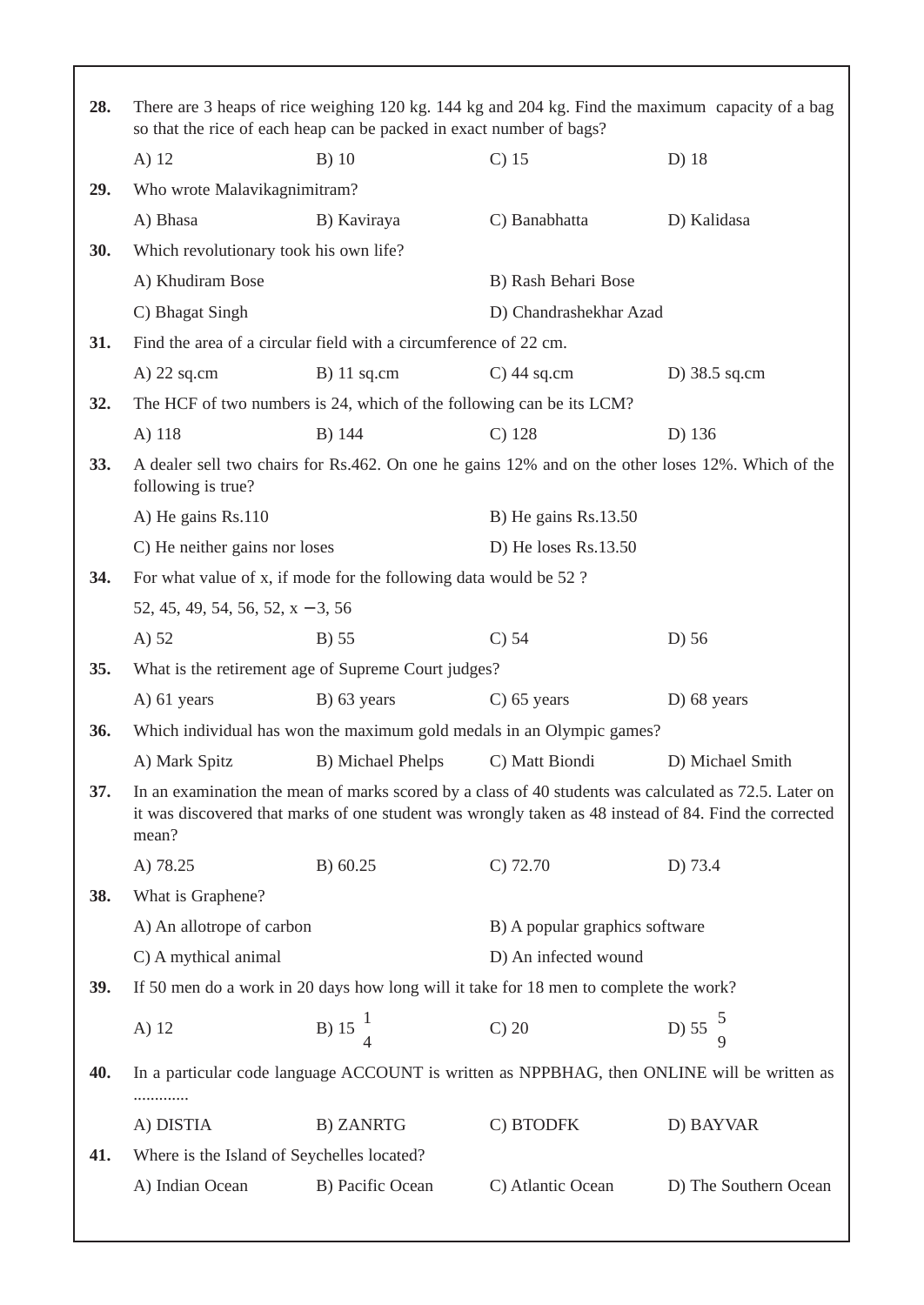| 42. | Find the odd one out: 49, 63, 77, 119                                                                                                                                           |                                                                        |                   |                   |  |
|-----|---------------------------------------------------------------------------------------------------------------------------------------------------------------------------------|------------------------------------------------------------------------|-------------------|-------------------|--|
|     | A $)$ 63                                                                                                                                                                        | B) 49                                                                  | $C)$ 119          | D) 77             |  |
| 43. | Simplify: $8\frac{1}{3} \times 4\frac{1}{5} \times 4\frac{1}{4}$                                                                                                                |                                                                        |                   |                   |  |
|     | A) $4\frac{2}{5}$                                                                                                                                                               | B) 5 $\frac{3}{4}$                                                     | C) $7\frac{1}{3}$ | D) $6\frac{2}{3}$ |  |
| 44. |                                                                                                                                                                                 | Which of the following has the maximum number of legs?                 |                   |                   |  |
|     | A) Spider                                                                                                                                                                       | B) Millipede                                                           | C) Centipede      | D) Dragonfly      |  |
| 45. | What is the maximum runs a batsman can score in an over and still retain strike for the next over,<br>excluding no balls, wides or overthrows?                                  |                                                                        |                   |                   |  |
|     | $A)$ 36                                                                                                                                                                         | B) 34                                                                  | $C$ ) 35          | $D)$ 31           |  |
| 46. | Below are given statements followed by some conclusions. You have to take the given statements to be<br>true even if they seem to be at variance with the commonly known facts. |                                                                        |                   |                   |  |
|     | <b>Statements:</b> 1. Apples are red.                                                                                                                                           |                                                                        |                   |                   |  |
|     |                                                                                                                                                                                 | 2. No red colored fruits are cheap.                                    |                   |                   |  |
|     | <b>Conclusions:</b> I. All apples are cheap.                                                                                                                                    |                                                                        |                   |                   |  |
|     | II. Red colored apples are not cheap.                                                                                                                                           |                                                                        |                   |                   |  |
|     | Decide which of the given conclusions logically follow(s) from the given statements.                                                                                            |                                                                        |                   |                   |  |
|     | A) Only conclusion I follows<br>B) Only conclusion II follows                                                                                                                   |                                                                        |                   |                   |  |
|     | C) Both I and II follow<br>D) Neither I nor II follow                                                                                                                           |                                                                        |                   |                   |  |
| 47. | A lady introduces a man and says "his daughter is the only grandchild of my father".                                                                                            |                                                                        |                   |                   |  |
|     | How is the man related to the lady?                                                                                                                                             |                                                                        |                   |                   |  |
|     | A) Husband                                                                                                                                                                      | B) Father                                                              | C) Uncle          | D) Son            |  |
| 48. |                                                                                                                                                                                 | Which is the only organ in the human body that can regrow, regenerate? |                   |                   |  |
|     | A) Spleen                                                                                                                                                                       | B) Brain                                                               | C) Liver          | D) Pancreas       |  |
| 49. |                                                                                                                                                                                 | What can split sunlight into its constituent colours?                  |                   |                   |  |
|     | A) Refraction                                                                                                                                                                   | B) Reflection                                                          | C) Retraction     | D) Radiation      |  |
| 50. | Where can you find the Kunchikal waterfalls?                                                                                                                                    |                                                                        |                   |                   |  |
|     | A) Kerala                                                                                                                                                                       | B) Karnataka                                                           | C) Andhra Pradesh | D) Telangana      |  |
| 51. | If $(a + b)^2 = 100$ and $a : b = 1 : 3$ find ab.                                                                                                                               |                                                                        |                   |                   |  |
|     | $A)$ 10                                                                                                                                                                         | B) 14.50                                                               | $C)$ 18.75        | D) 20.50          |  |
| 52. | Find a, if $\frac{16}{a} = \frac{1}{\sqrt{0.25}}$                                                                                                                               |                                                                        |                   |                   |  |
|     | $A)$ 8                                                                                                                                                                          | $B)$ 4                                                                 | $C$ ) 5           | $D$ ) 9           |  |
| 53. | From a point 20 m away from the foot of a tower the angle of elevation from the top of the tower is<br>$60^\circ$ . Find the height of the tower.                               |                                                                        |                   |                   |  |
|     | A) 30.6 m                                                                                                                                                                       | B) 34.6 m                                                              | $C)$ 36.4 m       | $D$ ) 36 m        |  |
|     |                                                                                                                                                                                 |                                                                        |                   |                   |  |